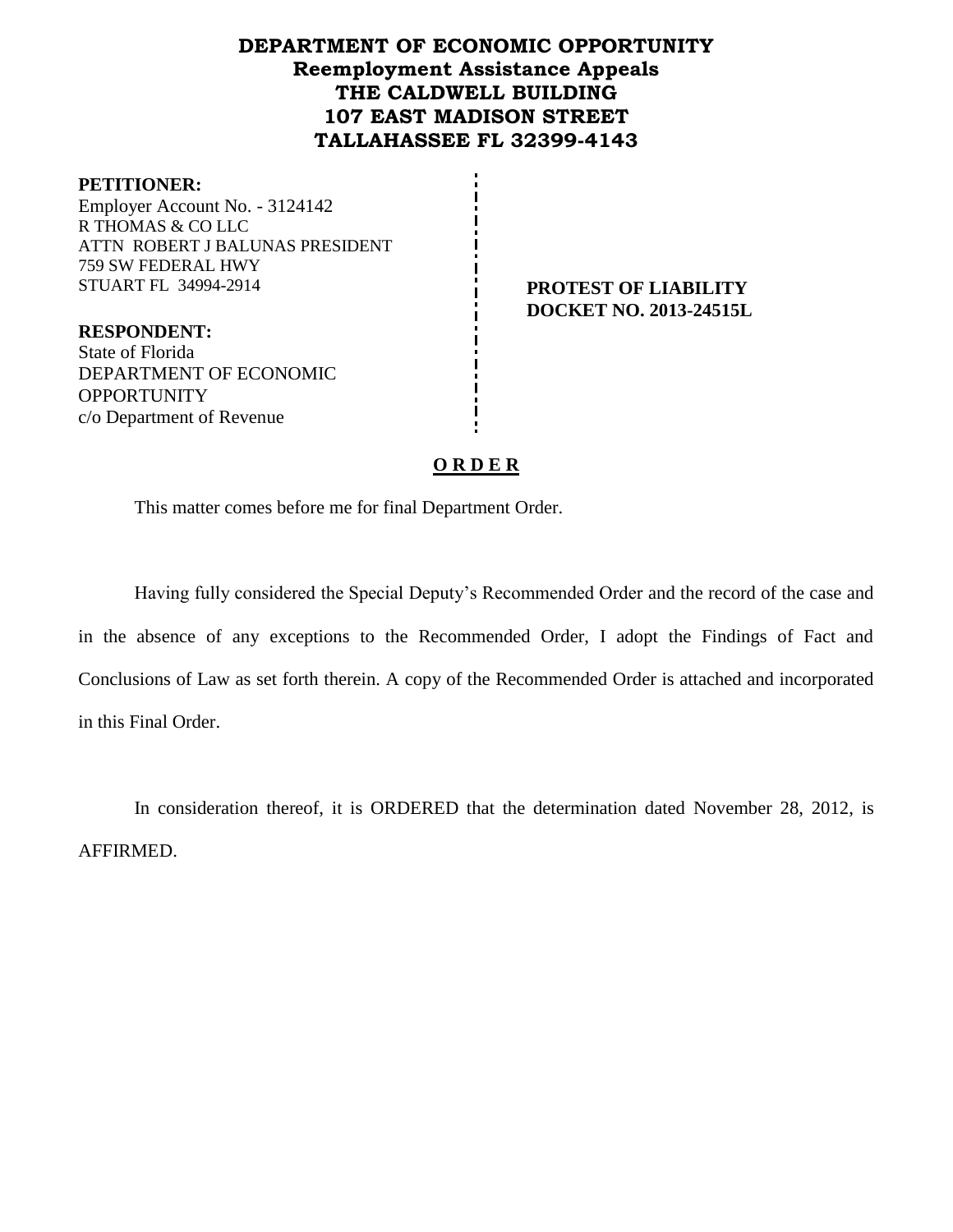#### **JUDICIAL REVIEW**

Any request for judicial review must be initiated within 30 days of the date the Order was filed. Judicial review is commenced by filing one copy of a *Notice of Appeal* with the DEPARTMENT OF ECONOMIC OPPORTUNITY at the address shown at the top of this Order and a second copy, with filing fees prescribed by law, with the appropriate District Court of Appeal. It is the responsibility of the party appealing to the Court to prepare a transcript of the record. If no court reporter was at the hearing, the transcript must be prepared from a copy of the Special Deputy's hearing recording, which may be requested from the Office of Appeals.

Cualquier solicitud para revisión judicial debe ser iniciada dentro de los 30 días a partir de la fecha en que la Orden fue registrada. La revisión judicial se comienza al registrar una copia de un *Aviso de Apelación* con la Agencia para la Innovación de la Fuerza Laboral [*DEPARTMENT OF ECONOMIC OPPORTUNITY]* en la dirección que aparece en la parte superior de este *Orden* y una segunda copia, con los honorarios de registro prescritos por la ley, con el Tribunal Distrital de Apelaciones pertinente. Es la responsabilidad de la parte apelando al tribunal la de preparar una transcripción del registro. Si en la audiencia no se encontraba ningún estenógrafo registrado en los tribunales, la transcripción debe ser preparada de una copia de la grabación de la audiencia del Delegado Especial [*Special Deputy*], la cual puede ser solicitada de la Oficina de Apelaciones.

Nenpòt demann pou yon revizyon jiridik fèt pou l kòmanse lan yon peryòd 30 jou apati de dat ke Lòd la te depoze a. Revizyon jiridik la kòmanse avèk depo yon kopi yon *Avi Dapèl* ki voye bay DEPARTMENT OF ECONOMIC OPPORTUNITY lan nan adrès ki parèt pi wo a, lan tèt *Lòd* sa a e yon dezyèm kopi, avèk frè depo ki preskri pa lalwa, bay Kou Dapèl Distrik apwopriye a. Se responsabilite pati k ap prezante apèl la bay Tribinal la pou l prepare yon kopi dosye a. Si pa te gen yon stenograf lan seyans lan, kopi a fèt pou l prepare apati de kopi anrejistreman seyans lan ke Adjwen Spesyal la te fè a, e ke w ka mande Biwo Dapèl la voye pou ou.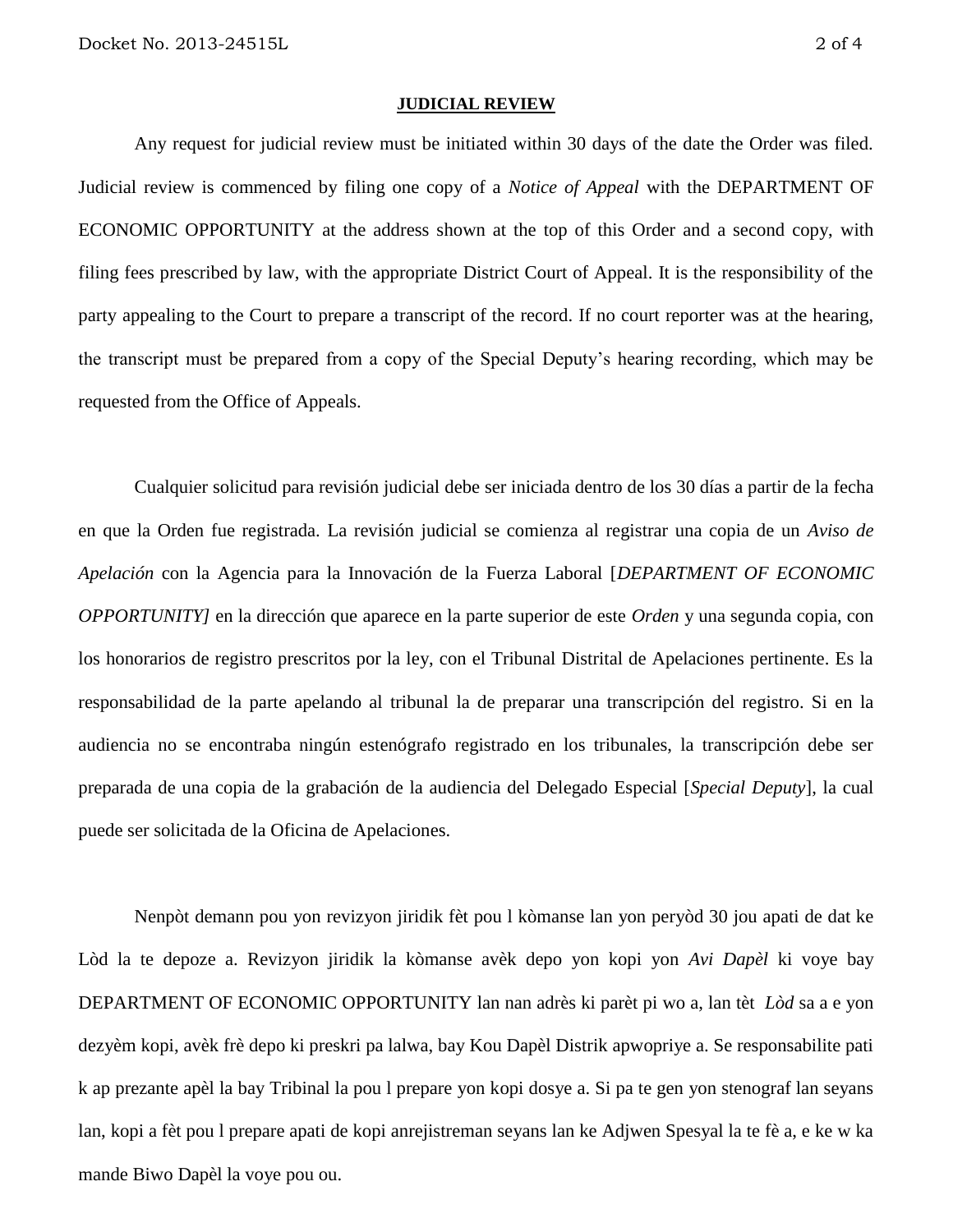DONE and ORDERED at Tallahassee, Florida, this \_\_\_\_\_\_\_ day of **August, 2013**.



Altemese Smith, Bureau Chief, Reemployment Assistance Program DEPARTMENT OF ECONOMIC OPPORTUNITY

FILED ON THIS DATE PURSUANT TO § 120.52, FLORIDA STATUTES, WITH THE DESIGNATED DEPARTMENT CLERK, RECEIPT OF WHICH IS HEREBY ACKNOWLEDGED.

 $\overline{\phantom{a}}$  ,  $\overline{\phantom{a}}$  ,  $\overline{\phantom{a}}$  ,  $\overline{\phantom{a}}$  ,  $\overline{\phantom{a}}$  ,  $\overline{\phantom{a}}$  ,  $\overline{\phantom{a}}$  ,  $\overline{\phantom{a}}$ DEPUTY CLERK DATE

## **CERTIFICATE OF SERVICE**

**I HEREBY CERTIFY that true and correct copies of the foregoing Final Order have been furnished to the persons listed below in the manner described, on the \_\_\_\_\_\_\_ day of August, 2013**.

Shenux D.F

SHANEDRA Y. BARNES, Special Deputy Clerk DEPARTMENT OF ECONOMIC **OPPORTUNITY** Reemployment Assistance Appeals 107 EAST MADISON STREET TALLAHASSEE FL 32399-4143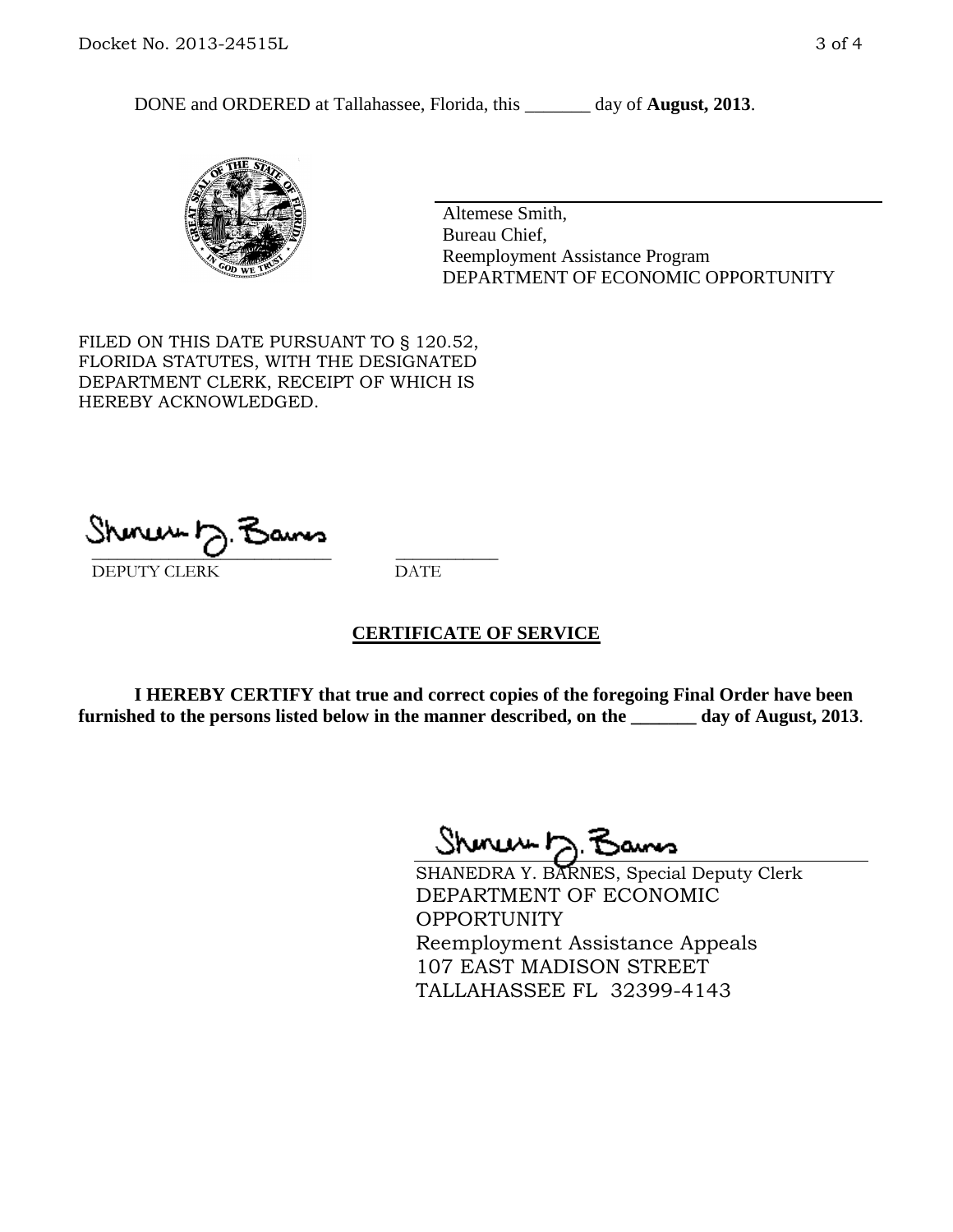By U.S. Mail:

 R THOMAS & CO LLC ATTN ROBERT J BALUNAS PRESIDENT 759 SW FEDERAL HWY STUART FL 34994-2914

CURTIS WOOD 3725 SW WYCOFF STREET PORT SAINT LUCIE FL 34953 DEPARTMENT OF REVENUE ATTN: JODY BURKE 4230-D LAFAYETTE ST. MARIANNA, FL 32446

DEPARTMENT OF REVENUE ATTN: MYRA TAYLOR PO BOX 6417 TALLAHASSEE FL 32314-6417

State of Florida DEPARTMENT OF ECONOMIC OPPORTUNITY c/o Department of Revenue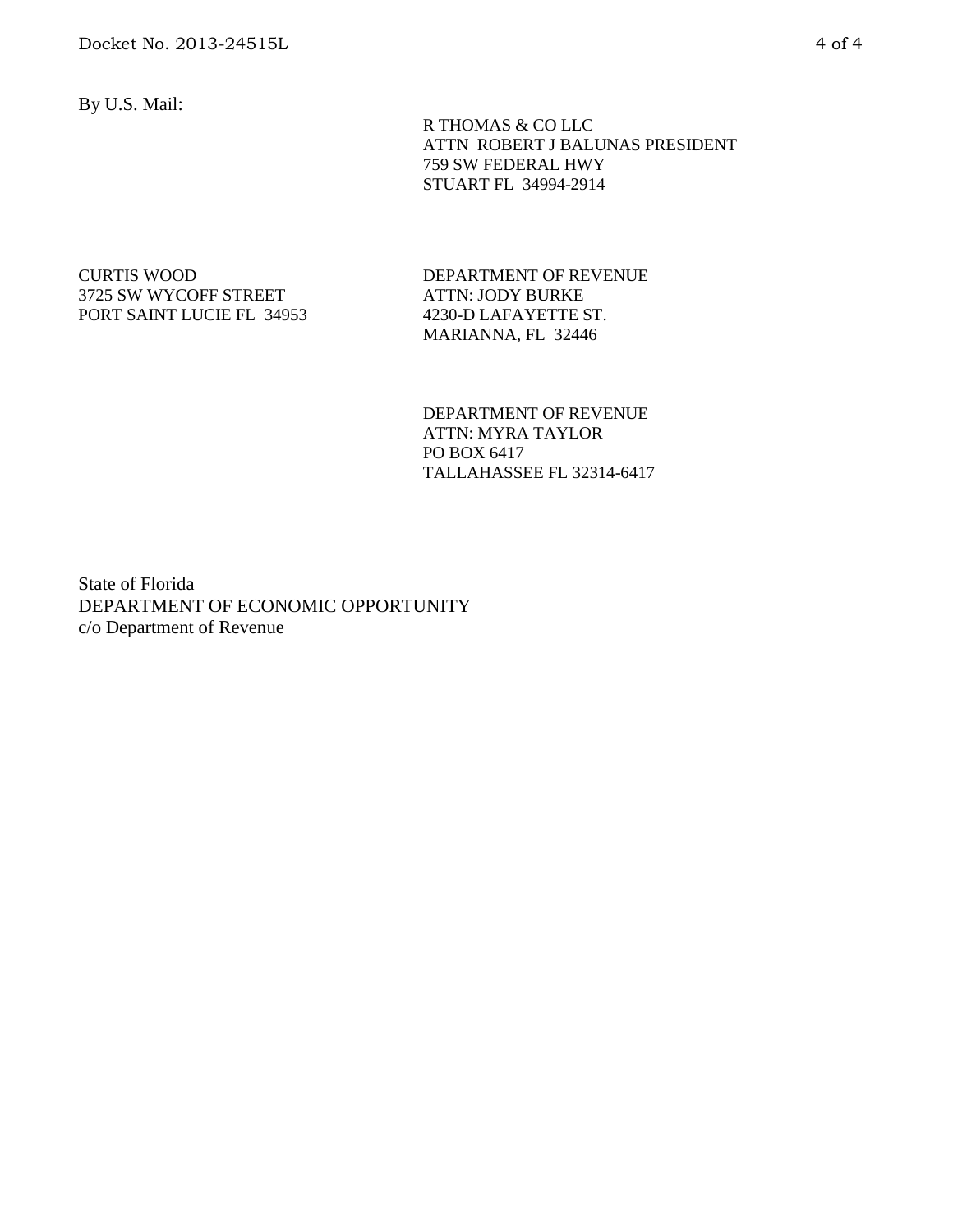## **DEPARTMENT OF ECONOMIC OPPORTUNITY Reemployment Assistance Appeals**

MSC 347 CALDWELL BUILDING 107 EAST MADISON STREET TALLAHASSEE FL 32399-4143

| <b>PETITIONER:</b> |  |
|--------------------|--|
|--------------------|--|

Employer Account No. - 3124142 R THOMAS & CO LLC ATTN ROBERT J BALUNAS PRESIDENT 759 SW FEDERAL HWY STUART FL 34994-2914

> **PROTEST OF LIABILITY DOCKET NO. 2013-24515L**

**RESPONDENT:** State of Florida DEPARTMENT OF ECONOMIC **OPPORTUNITY** c/o Department of Revenue

# **RECOMMENDED ORDER OF SPECIAL DEPUTY**

TO: Altemese Smith, Bureau Chief, Reemployment Assistance Program DEPARTMENT OF ECONOMIC OPPORTUNITY

This matter comes before the undersigned Special Deputy pursuant to the Petitioner's protest of the Respondent's determination dated November 28, 2012.

After due notice to the parties, a telephone hearing was held on June 27, 2013. The Petitioner, represented by its president, appeared and testified. The Respondent, represented by a Department of Revenue Tax Specialist II, appeared and testified. The Joined Party appeared and testified.

The record of the case, including the recording of the hearing and any exhibits submitted in evidence, is herewith transmitted. Proposed Findings of Fact and Conclusions of Law were not received.

## **Issue:**

Whether services performed for the Petitioner by the Joined Party and other individuals in sales constitute insured employment pursuant to Sections 443.036(19), 443.036(21); 443.1216, Florida Statutes, and if so, the effective date of the liability.

Whether the Petitioner meets liability requirements for Florida reemployment assistance contributions, and if so, the effective date of liability, pursuant to Sections 443.036(19); 443.036(21), Florida Statutes.

# **Findings of Fact:**

1. The Petitioner is a Florida limited liability company formed on September 30, 2010. The Petitioner is a single member limited liability company which has elected to be treated as a sole proprietorship for federal income tax purposes. The Petitioner's president is active in the operation of the business.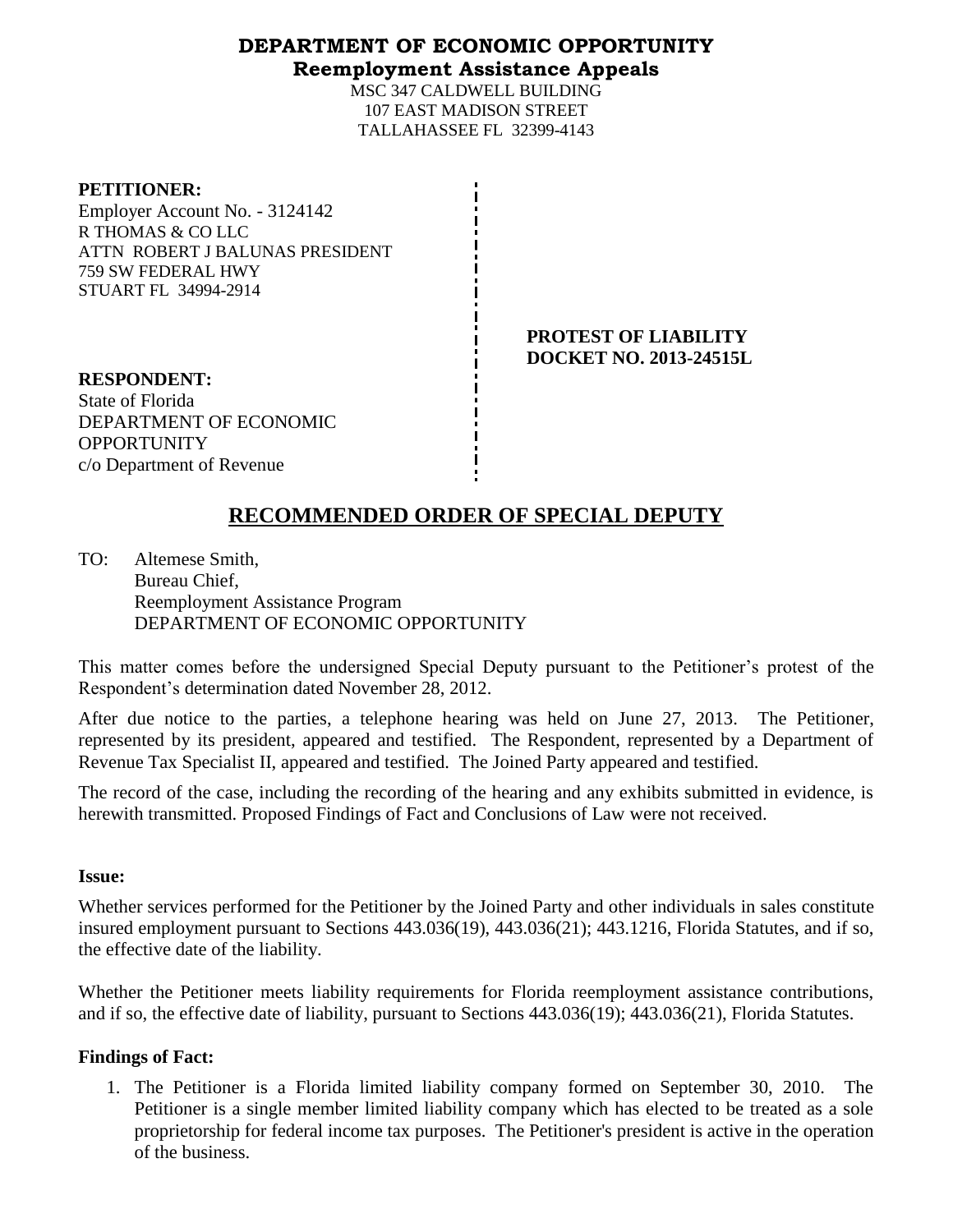- 2. The Petitioner's president has extensive experience in the oil and gas industry and has maintained files on individuals with whom he has had dealings with over the years. The Petitioner was created so that the president could contact the many individuals whose names appear in the files to solicit investments in oil and gas companies. In approximately August 2011 the president determined that there were too many names in the files for the president to personally contact. The Petitioner placed a help wanted advertisement on Craigslist to obtain workers who would contact the individuals in the files to obtain qualified leads for the president to contact. As a result of the Craigslist advertisement the Petitioner hired an individual, Mark, on or about August 22, 2011.
- 3. The Joined Party is an individual with an employment history in the hospitality industry. The Joined Party also has had experience working as a telephone solicitor. In April 2010 the Joined Party attempted to start a business under the registered fictitious name of Rite Track Consultants to provide credit counseling to clients. The Joined Party's attempt to start that business was not successful. In August 2011 the Joined Party responded to the advertisement on Craigslist and contacted the Petitioner.
- 4. The Petitioner's president interviewed the Joined Party during the latter part of August 2011 or the early part of September 2011. During the interview the president told the Joined Party that the Petitioner was looking for prospects for oil and gas investment leads, that the hours of work were Monday through Friday from 9 AM until 5 PM, that on some days the Joined Party would be required to work after 5 PM, and that on those late days the Petitioner would provide pizza. The president informed the Joined Party that the rate of pay was \$2,000 per month, paid biweekly, and that a 1099 form would be issued to the Joined Party. The Joined Party accepted the offer of work and began work on September 2, 2011.
- 5. The parties did not enter into any written contract or agreement.
- 6. Since the Joined Party did not have any experience in the oil and gas industry the Petitioner provided extensive training. The Petitioner provided the Joined Party with a training manual which the Joined Party was required to read. Each morning the president met with Mark and the Joined Party for approximately forty-five minutes to provide on-going training.
- 7. The Petitioner provided the Joined Party with workspace containing a desk and a telephone. The Petitioner provided all equipment and supplies which were needed to perform the work. All of the Joined Party's work was performed in the Petitioner's office and the Joined Party did not have any expenses in connection with the work.
- 8. The Joined Party was not allowed to work for a competitor. The Petitioner frowned upon the Joined Party doing anything during the workday other than performing services for the Petitioner.
- 9. The Joined Party was required to personally perform the work. He was not allowed to hire others to perform the work for him.
- 10. After the Joined Party and Mark had worked for the Petitioner for a period of time, the president gave both of them keys to the Petitioner's office.
- 11. The Joined Party was supervised by the president, by the president's son who also worked in the office, and by Mark. The Joined Party was required to keep the Petitioner informed of the progress of the work.
- 12. The Petitioner set a quota requiring the Joined Party to obtain at least forty leads per week.
- 13. The Joined Party was not required to complete a timesheet. He was not required to submit a bill or invoice for the services which he performed.
- 14. If the Joined Party wanted to take time off from work he was required to request the time off in advance. He was not free to come and go as he pleased. The Joined Party was absent on two days and the Petitioner reduced the amount of pay for those two pay periods.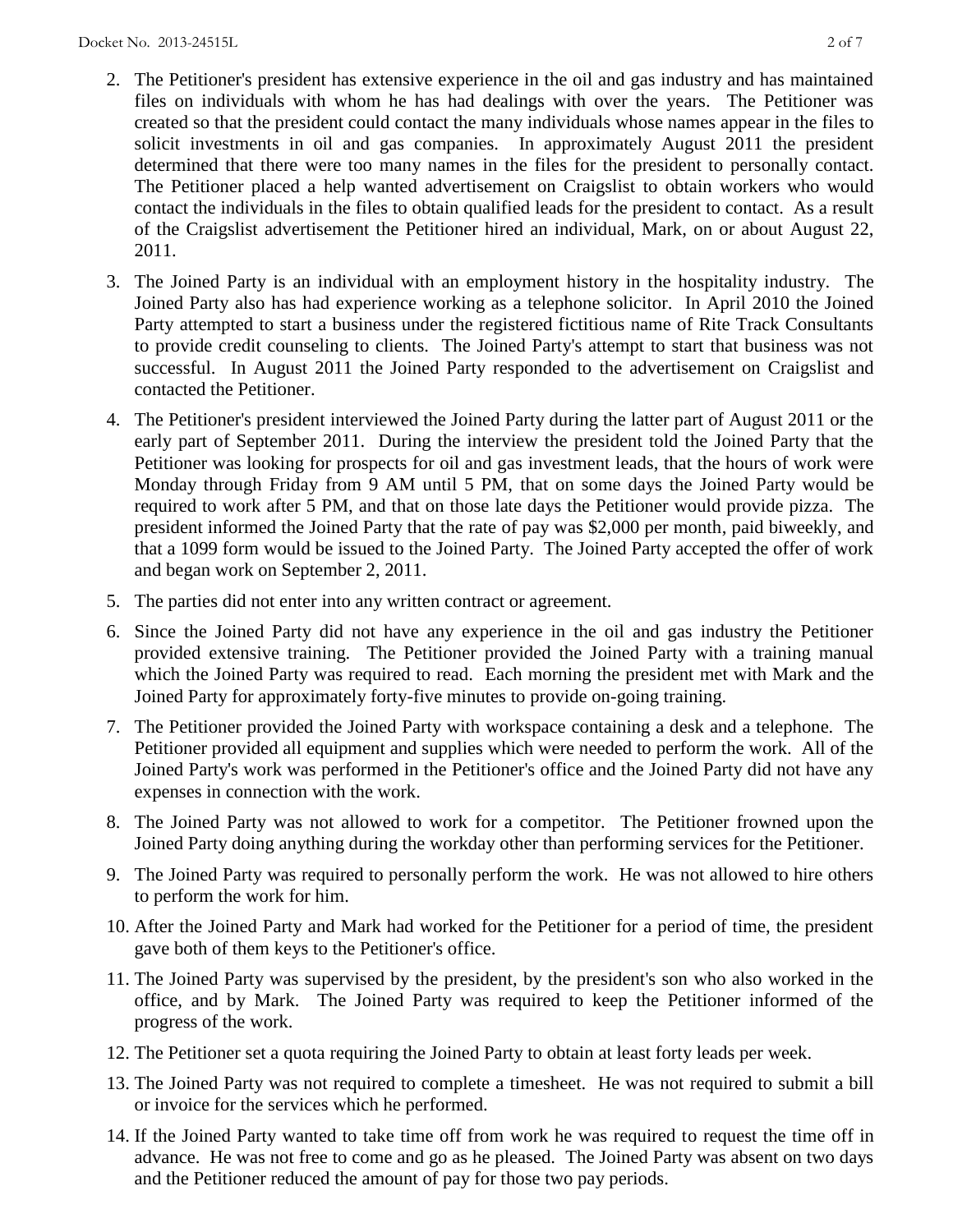- 15. The Petitioner did not withhold any payroll taxes from the Joined Party's pay. The Petitioner did not provide any fringe benefits such as health insurance or paid vacations. The Petitioner did provide the Joined Party with paid holidays and bonuses, such as a Christmas bonus.
- 16. At the end of 2011 the Petitioner reported the Joined Party's earnings to the Internal Revenue Service on Form 1099-MISC as nonemployee compensation.
- 17. Either party had the right to terminate the relationship at any time without incurring liability for breach of contract. On June 20, 2012, the Petitioner terminated both the Joined Party and Mark.
- 18. The Joined Party filed a claim for unemployment compensation benefits, now known as reemployment assistance benefits, effective October 21, 2012. When the Joined Party did not receive credit for his earnings a *Request for Reconsideration of Monetary Determination* was filed and an investigation was issued to the Department of Revenue to determine if the Joined Party performed services for the Petitioner as an employee or as an independent contractor.
- 19. On November 28, 2012, the Department of Revenue issued a determination holding that the Joined Party, who performed services in sales, and all workers who performed services for the Petitioner in sales were not independent contractors but were employees of the Petitioner. The determination also held that the Petitioner was liable for payment of unemployment tax retroactive to September 2, 2011. The Petitioner filed a timely protest by mail postmarked December 18, 2012.

# **Conclusions of Law:**

- 20. The issue in this case, whether services performed for the Petitioner by the Joined Party and other individuals in sales constitute employment subject to the Florida Reemployment Assistance Program Law, is governed by Chapter 443, Florida Statutes. Section 443.1216(1)(a)2., Florida Statutes, provides that employment subject to the chapter includes service performed by individuals under the usual common law rules applicable in determining an employer-employee relationship.
- 21. The Supreme Court of the United States held that the term "usual common law rules" is to be used in a generic sense to mean the "standards developed by the courts through the years of adjudication." United States v. W.M. Webb, Inc., 397 U.S. 179 (1970).
- 22. The Supreme Court of Florida adopted and approved the tests in 1 Restatement of Law, Agency 2d Section 220 (1958), for use to determine if an employment relationship exists. See Cantor v. Cochran, 184 So.2d 173 (Fla. 1966); Miami Herald Publishing Co. v. Kendall, 88 So.2d 276 (Fla. 1956); Magarian v. Southern Fruit Distributors, 1 So.2d 858 (Fla. 1941); see also Kane Furniture Corp. v. R. Miranda, 506 So.2d 1061 (Fla. 2d DCA 1987). In Brayshaw v. Agency for Workforce Innovation, et al; 58 So.3d 301 (Fla. 1st DCA 2011) the court stated that the statute does not refer to other rules or factors for determining the employment relationship and, therefore, the Department is limited to applying only Florida common law in determining the nature of an employment relationship.
- 23. Restatement of Law is a publication, prepared under the auspices of the American Law Institute, which explains the meaning of the law with regard to various court rulings. The Restatement sets forth a nonexclusive list of factors that are to be considered when judging whether a relationship is an employment relationship or an independent contractor relationship.
- 24. 1 Restatement of Law, Agency 2d Section 220 (1958) provides:
	- (1) A servant is a person employed to perform services for another and who, in the performance of the services, is subject to the other's control or right of control.
	- (2) The following matters of fact, among others, are to be considered: (a) the extent of control which, by the agreement, the business may exercise over the details of the work;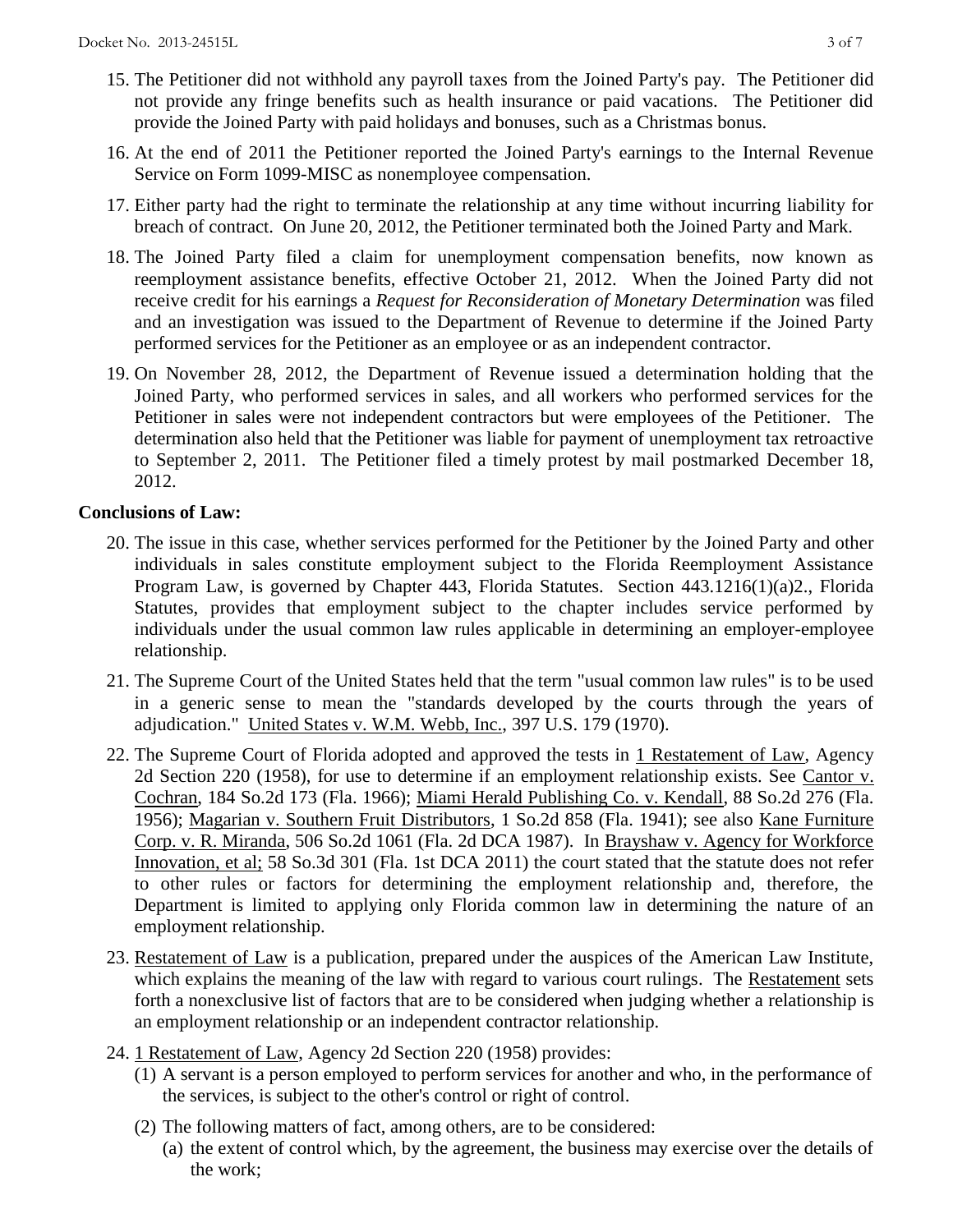- (b) whether or not the one employed is engaged in a distinct occupation or business;
- (c) the kind of occupation, with reference to whether, in the locality, the work is usually done under the direction of the employer or by a specialist without supervision;
- (d) the skill required in the particular occupation;
- (e) whether the employer or the worker supplies the instrumentalities, tools, and the place of work for the person doing the work;
- (f) the length of time for which the person is employed;
- (g) the method of payment, whether by the time or by the job;
- (h) whether or not the work is a part of the regular business of the employer;
- (i) whether or not the parties believe they are creating the relation of master and servant;
- (j) whether the principal is or is not in business.
- 25. Comments in the Restatement explain that the word "servant" does not exclusively connote manual labor, and the word "employee" has largely replaced "servant" in statutes dealing with various aspects of the working relationship between two parties.
- 26. In Department of Health and Rehabilitative Services v. Department of Labor & Employment Security, 472 So.2d 1284 (Fla. 1<sup>st</sup> DCA 1985) the court confirmed that the factors listed in the Restatement are the proper factors to be considered in determining whether an employer-employee relationship exists. However, in citing La Grande v. B&L Services, Inc., 432 So.2d 1364, 1366 (Fla.  $1<sup>st</sup>$  DCA 1983), the court acknowledged that the question of whether a person is properly classified an employee or an independent contractor often can not be answered by reference to "hard and fast" rules, but rather must be addressed on a case-by-case basis.
- 27. In Keith v. News & Sun Sentinel Co., 667 So.2d 167 (Fla. 1995) the Court held that in determining the status of a working relationship, the agreement between the parties should be examined if there is one. In providing guidance on how to proceed absent an express agreement the Court stated "In the event that there is no express agreement and the intent of the parties can not be otherwise determined, courts must resort to a fact specific analysis under the Restatement based on the actual practice of the parties."
- 28. The Petitioner's business is to obtain investments for the oil and gas industry. The Joined Party was engaged by the Petitioner to screen contacts provided by the Petitioner to obtain leads for the Petitioner's president to contact in an attempt to obtain the investments. The service performed by the Joined Party was not separate and distinct from the Petitioner's business but was an integral and necessary part of the business. In fact, it was a part of the business which was previously performed by the Petitioner's president.
- 29. The Petitioner provided the place of work and all equipment and supplies that were needed to perform the work. The Joined Party was not required to provide anything to perform the work and he did not have any expenses in connection with the work. It was not shown that the Joined Party had any financial risk from services performed.
- 30. It was not shown that any skill or special knowledge was needed to perform the work. The Joined Party did not have previous experience in the oil and gas industry and any knowledge of the industry was provided to the Joined Party by the Petitioner during the initial and on-going training. The greater the skill or special knowledge required to perform the work, the more likely the relationship will be found to be one of independent contractor. Florida Gulf Coast Symphony v. Florida Department of Labor & Employment Sec., 386 So.2d 259 (Fla. 2d DCA 1980)
- 31. The Joined Party performed services for the Petitioner for a period of approximately ten months. The Joined Party was not engaged for a specific period of time and either party had the right to terminate the relationship at any time without incurring liability for breach of contract. These facts reveal the existence of an at-will relationship of relative permanence. Both the Joined Party and the other worker were terminated by the Petitioner on the same date. In Cantor v. Cochran, 184 So.2d 173 (Fla. 1966), the court in quoting 1 Larson, Workmens' Compensation Law, Section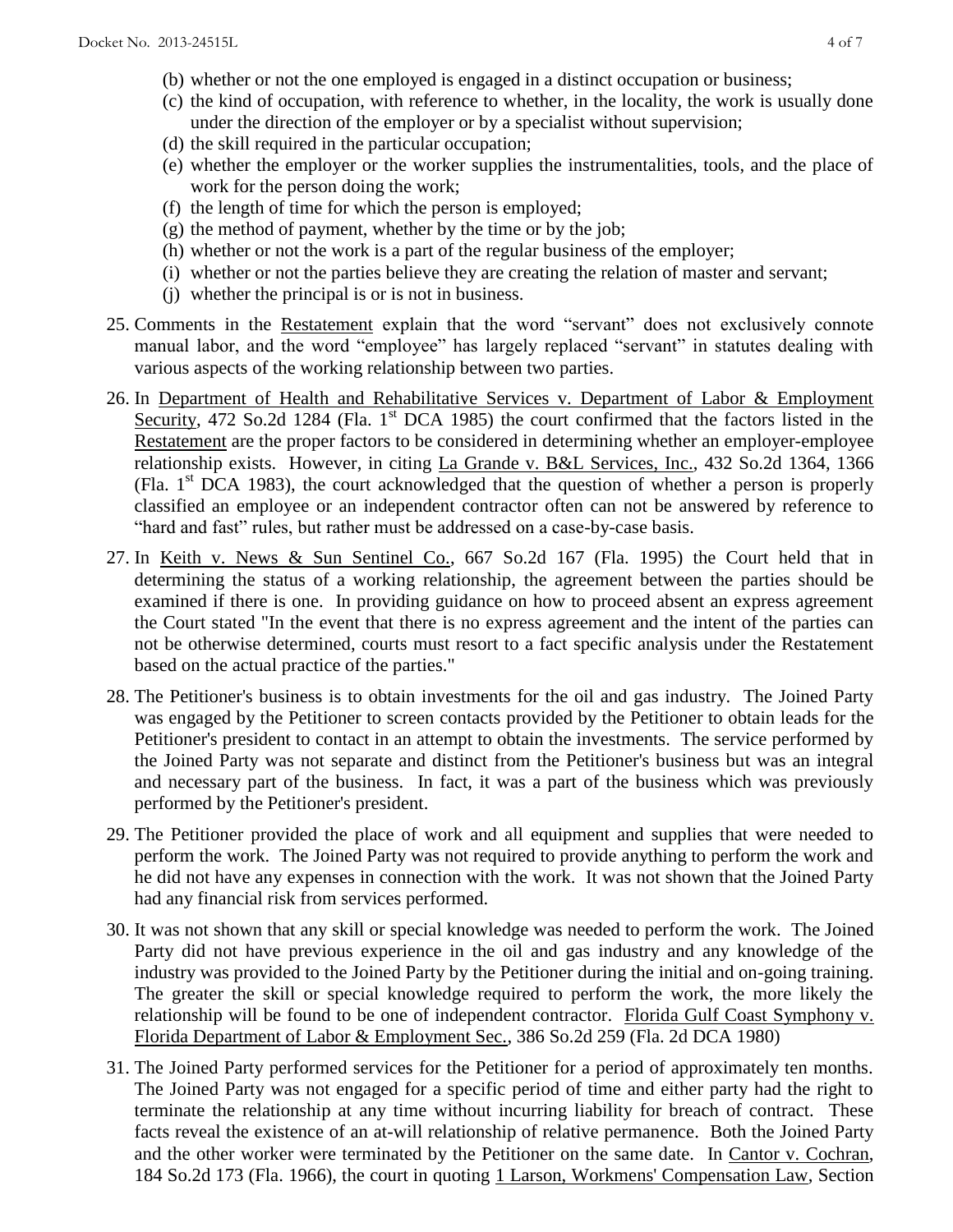44.35 stated: "The power to fire is the power to control. The absolute right to terminate the relationship without liability is not consistent with the concept of independent contractor, under which the contractor should have the legal right to complete the project contracted for and to treat any attempt to prevent completion as a breach of contract."

- 32. The Petitioner determined the days and hours of work and determined the method and rate of pay. The Petitioner paid the Joined Party a flat amount per month but reduced the Joined Party's pay if the Joined Party was absent from work. Thus, the Joined Party was paid by time worked rather than based on production or by the job. The fact that the Petitioner chose not to withhold payroll taxes from the pay does not, standing alone, establish an independent contractor relationship. Section 443.1217(1), Florida Statutes, provides that the wages subject to the Reemployment Assistance Program Law include all remuneration for employment including commissions, bonuses, back pay awards, and the cash value of all remuneration in any medium other than cash.
- 33. The Petitioner controlled what work was performed, where it was performed, when it was performed, by whom it was performed, and how it was performed. The Petitioner controlled the financial aspects of the relationship. In Adams v. Department of Labor and Employment Security, 458 So.2d 1161 (Fla. 1st DCA 1984), the Court held that if the person serving is merely subject to the control of the person being served as to the results to be obtained, he is an independent contractor. If the person serving is subject to the control of the person being served as to the means to be used, he is not an independent contractor. It is the right of control, not actual control or interference with the work which is significant in distinguishing between an independent contractor and a servant. The Court also determined that the Department had authority to make a determination applicable not only to the worker whose unemployment benefit application initiated the investigation, but to all similarly situated workers.
- 34. It is concluded that the services performed for the Petitioner by the Joined Party and other individuals in sales constitute insured employment.
- 35. Section 443.1215, Florida States, provides:
	- (1) Each of the following employing units is an employer subject to this chapter:
		- (a) An employing unit that:
			- 1. In a calendar quarter during the current or preceding calendar year paid wages of at least \$1,500 for service in employment; or
			- 2. For any portion of a day in each of 20 different calendar weeks, regardless of whether the weeks were consecutive, during the current or the preceding calendar year, employed at least one individual in employment, irrespective of whether the same individual was in employment during each day.
- 36. Section 443.036(20)(c), Florida Statutes provides that a person who is an officer of a corporation, or a member of a limited liability company classified as a corporation for federal income tax purposes, and who performs services for the corporation or limited liability company in this state, regardless of whether those services are continuous, is deemed an employee of the corporation or the limited liability company during all of each week of his or her tenure of office, regardless of whether he or she is compensated for those services. Services are presumed to be rendered for the corporation in cases in which the officer is compensated by means other than dividends upon shares of stock of the corporation owned by him or her.
- 37. The president's testimony reveals that the Petitioner is a single member limited liability company which is not classified as a corporation for federal income tax purposes. Thus, the services performed for the Petitioner by the Petitioner's president do not constitute employment. The Petitioner's first employee was Mark who was hired on August 22, 2011. It has not been shown that the Petitioner had at least one employee during twenty different weeks of 2011. No evidence was submitted concerning Mark's earnings. The evidence establishes that the Petitioner paid the Joined Party \$2,000 per month beginning September 2, 2011. Thus, the evidence supports the conclusion that the Petitioner paid wages of at least \$1,500 in a calendar quarter and that the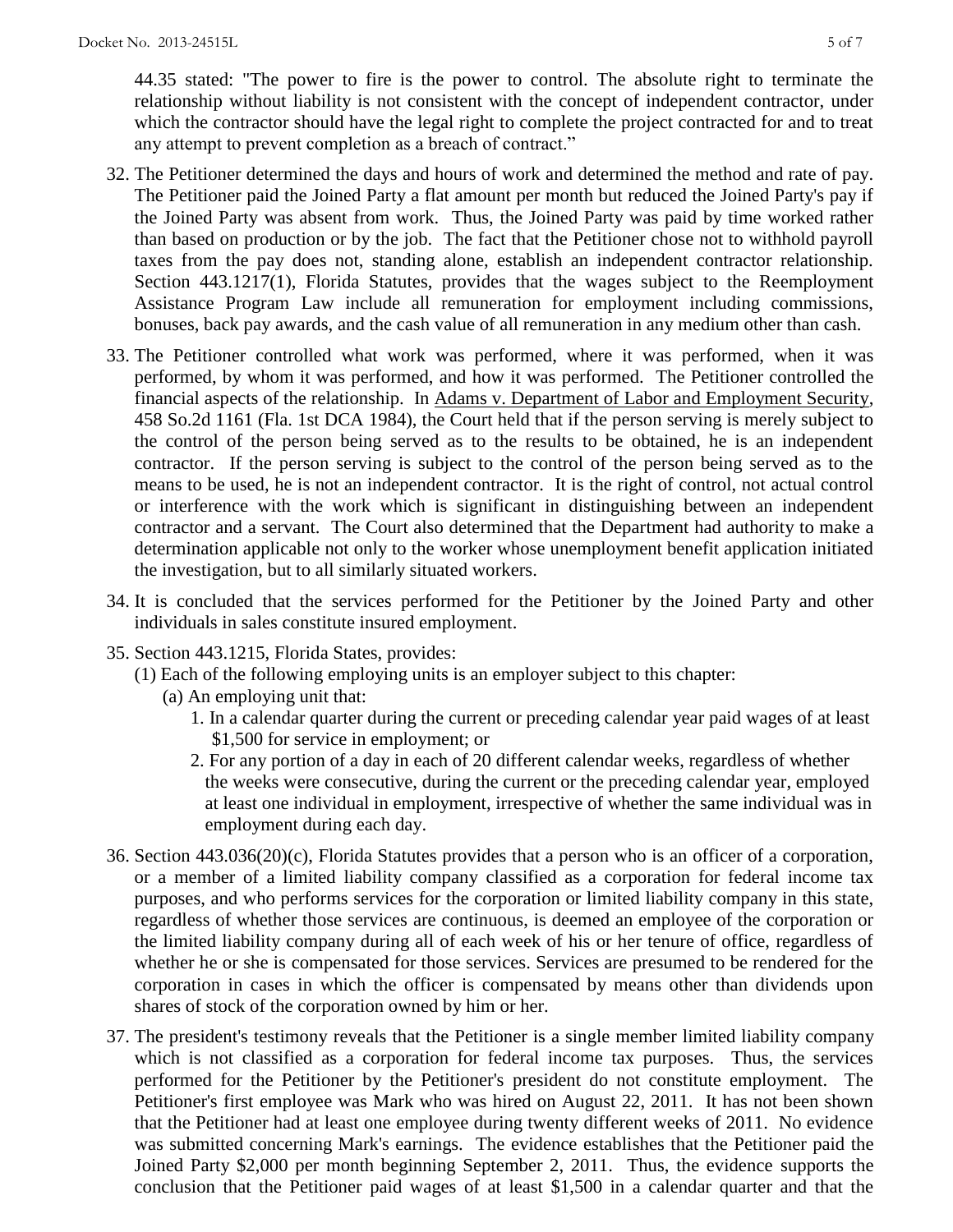Petitioner has established liability for payment of reemployment assistance contributions effective September 2, 2011.

**Recommendation:** It is recommended that the determination dated November 28, 2012, be AFFIRMED. Respectfully submitted on July 2, 2013.



R. O. SMITH, Special Deputy Office of Appeals

A party aggrieved by the *Recommended Order* may file written exceptions to the Director at the address shown above within fifteen days of the mailing date of the *Recommended Order*. Any opposing party may file counter exceptions within ten days of the mailing of the original exceptions. A brief in opposition to counter exceptions may be filed within ten days of the mailing of the counter exceptions. Any party initiating such correspondence must send a copy of the correspondence to each party of record and indicate that copies were sent.

Una parte que se vea perjudicada por la *Orden Recomendada* puede registrar excepciones por escrito al Director Designado en la dirección que aparece arriba dentro de quince días a partir de la fecha del envío por correo de la *Orden Recomendada*. Cualquier contraparte puede registrar contra-excepciones dentro de los diez días a partir de la fecha de envió por correo de las excepciones originales. Un sumario en oposición a contra-excepciones puede ser registrado dentro de los diez días a partir de la fecha de envío por correo de las contra-excepciones. Cualquier parte que dé inicio a tal correspondencia debe enviarle una copia de tal correspondencia a cada parte contenida en el registro y señalar que copias fueron remitidas.

Yon pati ke *Lòd Rekòmande* a afekte ka prezante de eksklizyon alekri bay Direktè Adjwen an lan adrès ki parèt anlè a lan yon peryòd kenz jou apati de dat ke *Lòd Rekòmande* a te poste a. Nenpòt pati ki fè opozisyon ka prezante objeksyon a eksklizyon yo lan yon peryòd dis jou apati de lè ke objeksyon a eksklizyon orijinal yo te poste. Yon dosye ki prezante ann opozisyon a objeksyon a eksklizyon yo, ka prezante lan yon peryòd dis jou apati de dat ke objeksyon a eksklizyon yo te poste. Nenpòt pati ki angaje yon korespondans konsa dwe voye yon kopi kourye a bay chak pati ki enplike lan dosye a e endike ke yo te voye kopi yo.

Shinuu h.F

**July 2, 2013** SHANEDRA Y. BARNES, Special Deputy Clerk

**Date Mailed:**